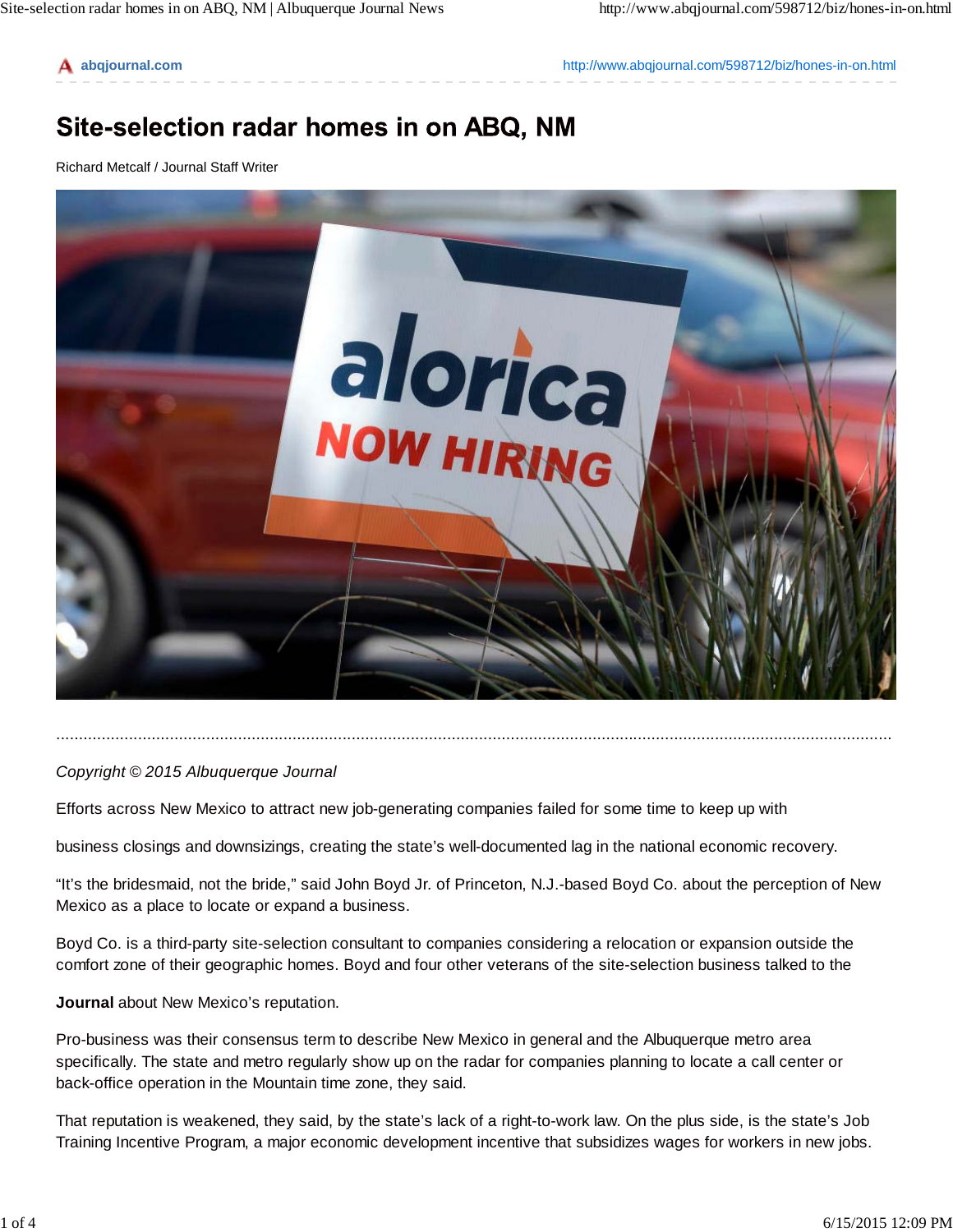But pro-business is a common commodity as states and metros across the country do everything they can to restore economies damaged by the Great Recession.

Site-selection consultants like Boyd play what's described as a "complex role" in how companies ultimately choose where to grow their business and, in turn, grow that the economy of that place.

"Site selection is really a misnomer. We're more about eliminating sites than selecting sites," said Susan Arledge, managing principal for site selection at the Dallas office of Cresa, a provider of integrated commercial real estate services.

"I see them as gatekeepers," said Mark Arend, editor-in-chief of Site Selection magazine, an eponymous publication of Conway Inc. with 48,000 subscribers.

"They can add a name or delete a name from a list without a site even knowing it. They have a fair amount of influence in that respect," he told the **Journal** .

"They may bring their own analytics – there are some pretty sophisticated tools out there – their own unique capabilities to the table. The consultant may bring a set of negotiation skills. They can guide a company through the incentive structure that might be in play."

Incentives for businesses to invest and operate in New Mexico

have been a focal point of Gov. Susana Martinez's administration. The most common are in the form of tax cuts, tax credits and tax deductions.

A breakthrough this year was the state Legislature's approval of \$50 million for the Local Economic Development Act fund – \$37.5 million during its regular session and another \$12.5 million during last week's special session – that can be used to sweeten job-creating deals.

State Economic Development Secretary Jon Barela spent last week holding town hall discussions around the state to develop guidelines on how the \$50 million will be managed and spent. The act limits the spending to land, building and infrastructure improvements.

A week and a half ago, the New Mexico Partnership, a private economic development contractor working for the state, hosted five site selectors for a "familiarization event" in Santa Fe. Nearly 40 economic developers from around the state attended.

Information went both ways, said partnership President and CEO Steve Vierck. Economic developers gained insight on how site selectors work, while site selectors got an update on New Mexico's changing incentive framework and what different parts of the state had to offer.

"The economic development business is extremely competitive – it's not a static enterprise – and states are constantly evolving their taxes, their programs, their strategies," Barela said.

The context for these state initiatives to improve competitiveness is an economy that has had a bright spot or two, but generally has suffered from a residual recession. New Mexico had the highest percentage of long-term unemployed among all states in 2014, a new report says.

The weakness and strength of New Mexico's incentive framework are easy to identify, based on what site selectors



Customer service representative Kiel Romaniuk answers questions from a Comcast customer in the new Alorica customer service center at 4200 Osuna NE on June 8.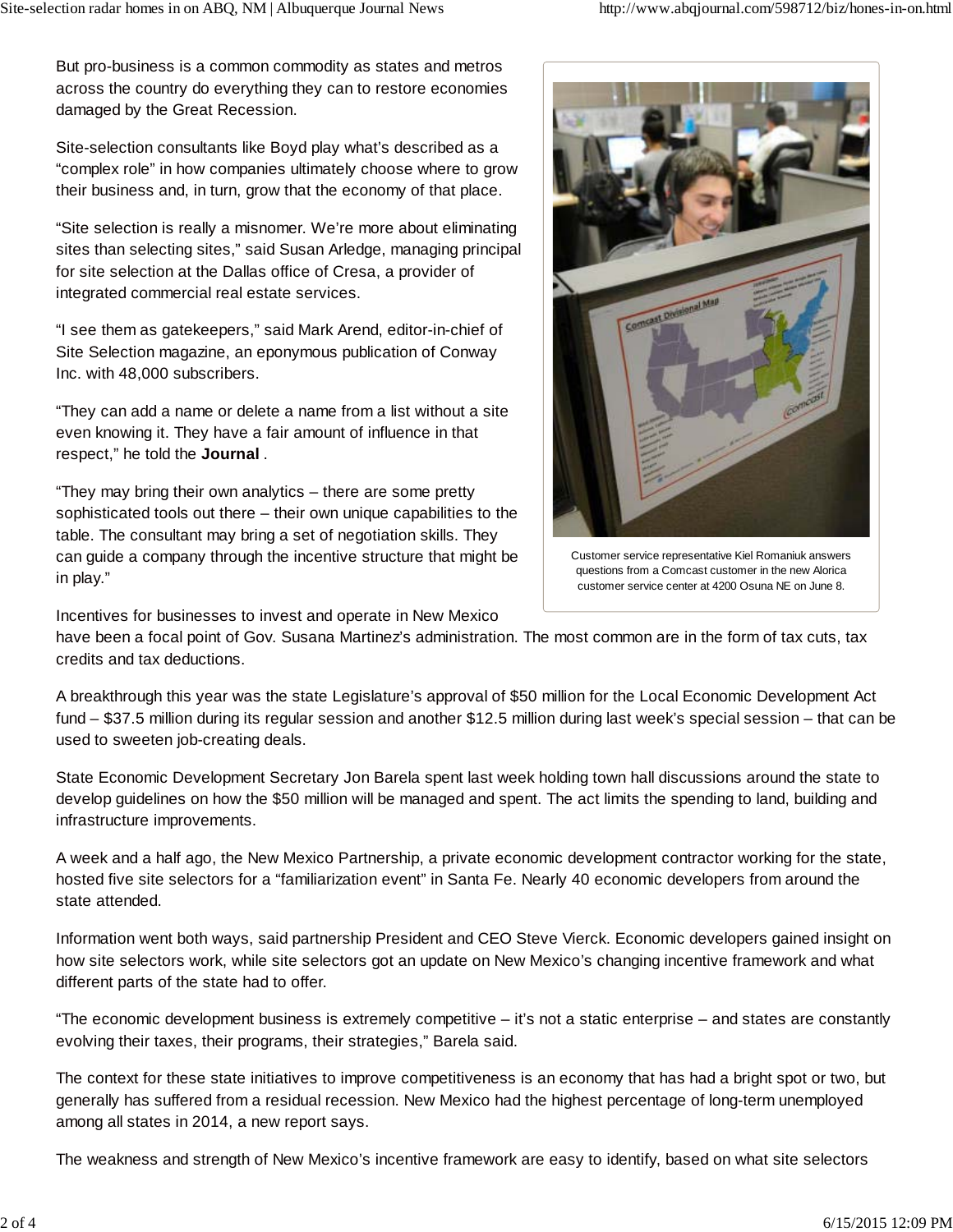told the **Journal** .

The weakness is the state's lack of a rightto-work law, which prohibits closed union shops in favor of optional union membership for workers. A highly contested right-to-work law, pushed by the governor, died in the state Legislature earlier this year.

A catchphrase in site selection these days, Jerry Szatan of Chicago-based Szatan & Associates said right-to-work has become shorthand for business-friendly. Thus, New Mexico's failure to get one passed could give companies a bad impression of the state.

Enacting right-to-work laws has helped Michigan, Wisconsin and Indiana regain relevance in site-selection searches, Arend



From left, Stephanie Marino of Avison Young; Susan Arledge of Cresa Dallas; and BIlly Davis of Clark Street Associates participate in a panel discussion on economic development in New Mexico at a NM Partnership event in Santa Fe on June 5.

said. The absence of such a law won't necessarily eliminate New Mexico from site searches, but it likely won't help, he said.

The absence of a right-to-work law is underscored by the fact that, with the exception of Colorado, New Mexico is surrounded by right-to-work states. Texas is both a perennial top contender for best state for business, no matter how it is measured, and a major competitor for New Mexico.

"It would be rare for somebody to say, 'Yeah, we're going to look at New Mexico, but we're not going to look at Texas,"" Szatan said.

New Mexico's strength is the decades-old JTIP, which has \$7.5 million in funding for the 2016 fiscal year to pay partial wages of new workers for up to six months. JTIP has grown particularly useful in an economy where a trained workforce is a priority, Szatan said.

In April, for example, the JTIP board approved \$2.8 million in funding to support 565 new jobs with 20 New Mexico companies.

Like all of New Mexico's strengths, however, New Mexico isn't the only state with a job-training fund, just like it isn't the only state with a large bilingual workforce, a comparatively low wage-band for workers and comparatively low overhead costs.

New Mexico can lay claim to assets with few competitors, like Spaceport America in the southern part of the state and Sandia National Laboratories in Albuquerque, he said. Corporate R&D might be drawn to those locations because of unique opportunities there, he said.

The Albuquerque metro gets the lion's share of site-selection attention because of its labor pool. Payroll is typically a company's biggest cost, thus site selectors need to ensure there's an ample supply of workers with the right skills to meet the needs of the company they represent.

"When you think of New Mexico, you tend to think of Albuquerque," Arledge said.

Albuquerque's size makes it a second-tier metro, competing on the regional level with Austin, Texas; Boise, Idaho; Colorado Springs; Tucson; and Reno, Nev., she said.

Second-tier metros are getting more attention now that the economies of many first-tier metros – generally places with NFL or other big-time sports teams – have rebounded to the point where hiring has become more competitive, Arledge